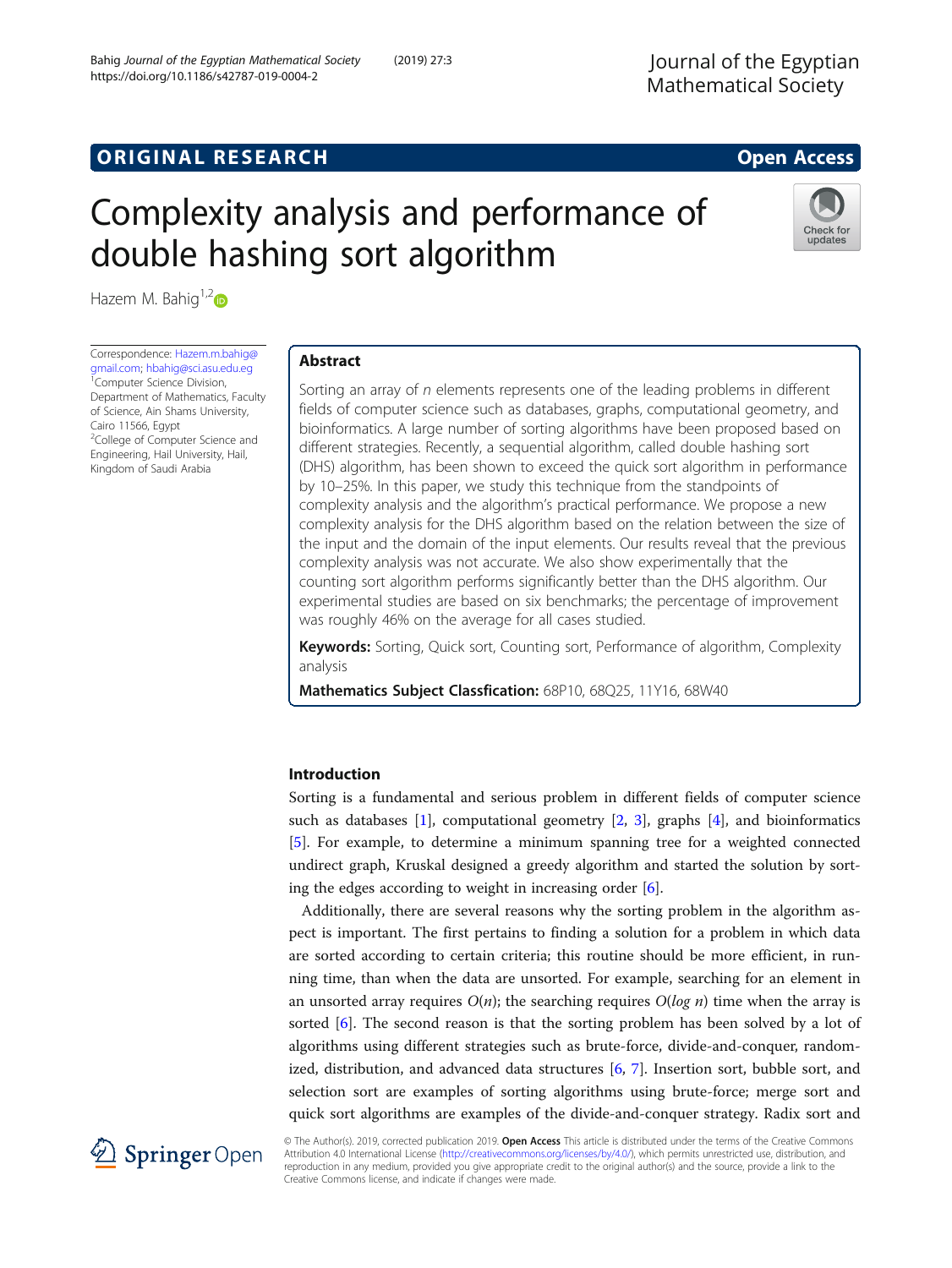flash sort algorithms are examples of sorting using the distribution technique; heap sort is an example of using an advanced data structure method. Additionally, the randomization techniques have been used for many previous sorting algorithms such as randomized shell sort algorithm [\[8](#page-11-0)]. The third reason is the lower bound for the sorting problem which is equal to  $\Omega(n \log n)$  was determined based on a comparison model. Based on a determined lower bound, the sorting algorithms are classified into two groups: (1) optimal algorithms such as merge sort and heap sort algorithms and (2) non-optimal algorithms such as insertion sort and quick sort algorithms. The fourth reason is when the input data of sorting problem are taken from the domain of integers  $[1,m]$ , different strategies are suggested to reduce the time of sorting from  $O(n \log n)$  to linear,  $O(n)$ . These strategies are not based on a comparison model. Examples for this kind of sorting are counting sort and bucket sort [\[6](#page-11-0)].

The sorting problem has been studied thoroughly, and many research papers have focused on designing fast and optimal algorithms  $[9-16]$  $[9-16]$  $[9-16]$  $[9-16]$ . Also, some studies have focused on implementing these algorithms to obtain an efficient sorting algorithm on different platforms [[15](#page-11-0)–[17](#page-11-0)]. Additionally, several measurements have been suggested to compare and evaluate these sorting algorithms according to the following criteria  $[6, 7, 18]$  $[6, 7, 18]$  $[6, 7, 18]$  $[6, 7, 18]$  $[6, 7, 18]$  $[6, 7, 18]$ : (1) Running time, which is equal to the total number of operations done by the algorithm and is computed for three cases: (i) best case, (ii) worst case, and (iii) average case; (2) the number of comparisons performed by the algorithm; (3) data movements, which are equal to the total number of swaps or shifts of elements in the array; (4) in place, which means that the extra memory required by the algorithm is constant; and  $(5)$ stable, which means that the order of equal data elements in the output array is similar in which they appear in the input data.

Recently, a new sorting algorithm has been designed and called the double hashing sort (DHS) algorithm [\[19\]](#page-11-0). This algorithm is based on using the hashing strategy in two steps; the hash method used in the first step is different than in the second step. Based on these functions, the elements of the input array are divided into two groups. The first group is already sorted, and the second group will be sorted using a quick sort algorithm. The authors in [\[19](#page-11-0)] studied the complexity of the algorithm and calculated three cases of running time and storage of the algorithm. In addition, the algorithm was implemented and compared with a quick sort algorithm experimentally. The results reveal that the DHS algorithm is faster than the quick sort algorithm.

In this paper, we study the DHS algorithm from three viewpoints. The first aspect involves reevaluating the complexity analysis of the DHS algorithm based on the relation between the size of the input array and the range of the input elements. Then, we prove that the time complexity is different than that is calculated in [\[19\]](#page-11-0) for most cases. The second aspect involves proving that a previous algorithm, counting sort algorithm, exhibits a time complexity less than or equal to that of the DHS algorithm. The third aspect refers to proving that the DHS algorithm exhibits a lower level of performance than another certain algorithm from a practical point of view.

The results of these studies are as follows: (1) the previous complexity analysis of the DHS algorithm was not accurate; (2) we calculated the corrected analysis of the DHS algorithm; (3) we proved that the counting sort algorithm is faster than the DHS algorithm from theoretical and practical points of view. Additionally, the percentage of improvement was roughly 46% on the average for all cases studied.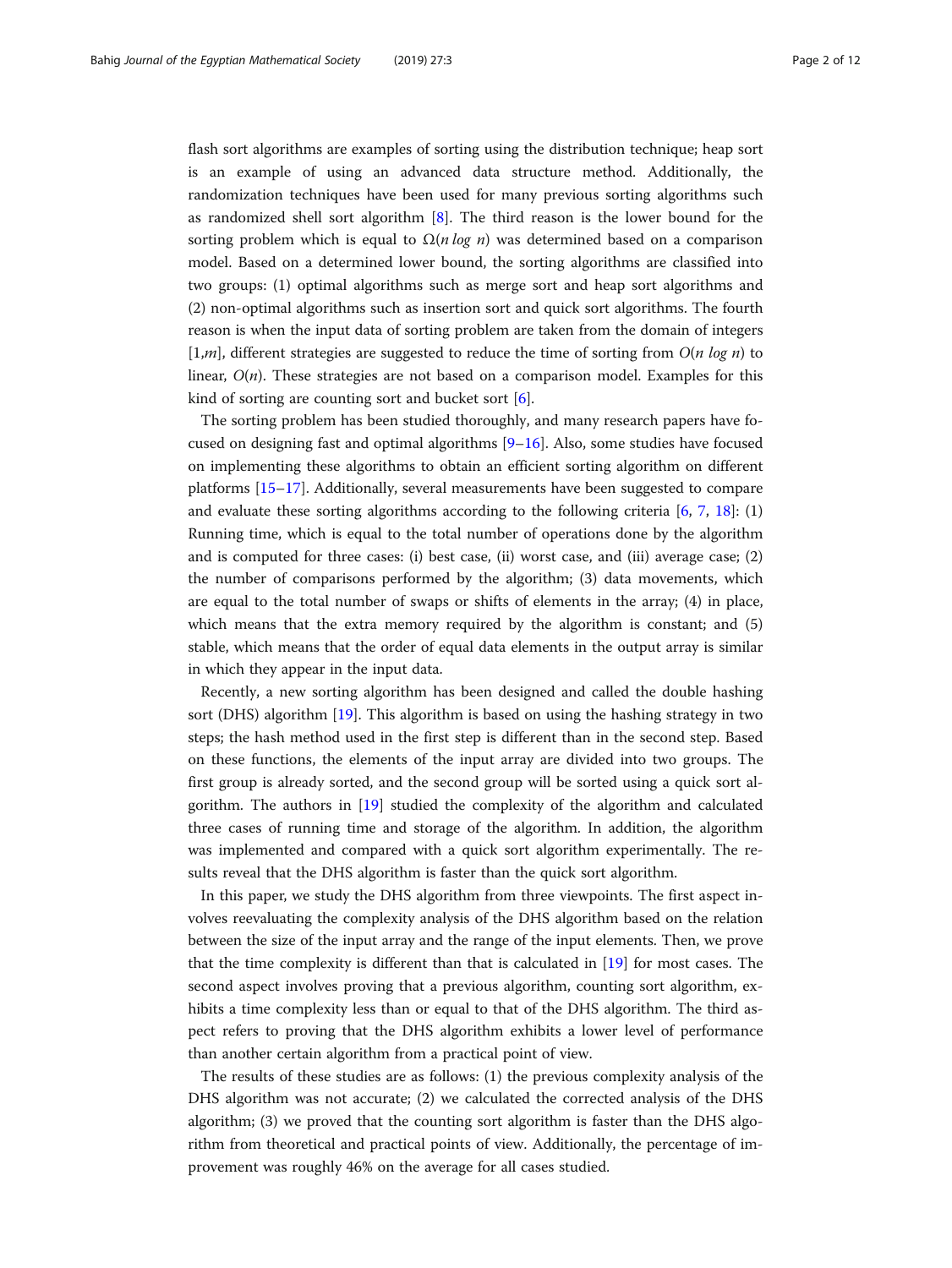The remainder of this work is organized into four sections. In the "[Comments on DHS](#page-3-0) [algorithm](#page-3-0)" section, we discuss briefly the DHS algorithm, its analysis, and then, we provide some commentary about the analysis of DHS algorithm that was introduced by [[19](#page-11-0)]. In the "[Complexity analysis of DHS algorithm](#page-4-0)" section, we analyze the DHS algorithm using different methods. Also, we show that a previous algorithm exhibits a time complexity less than that of the DHS algorithm in most cases. We prove experimentally that the DHS algorithm is not as fast as the previous algorithm in the "[Performance evaluation](#page-7-0)" section. Finally, our conclusions are presented in the "[Conclusions](#page-10-0)" section.

# Comments on DHS algorithm

The aim of this section is to give some comments about DHS algorithm. So, we mention in this section shortly the main stages and complexity analysis of DHS algorithm. Then, we give some comments about the analysis of the algorithm.

## DHS algorithm

The DHS algorithm is based on using two hashing functions to classify input elements into two main groups. The first group contains all elements that have repetitions greater than one; the second group contains all elements in the input array that do not have repetition. The first hashing function is used to compute the number of elements in each block and to determine the boundaries of each block. The second hashing function is used to give a virtual index to each element. Based on the values of the indices, the algorithm divides the input into two groups as described previously. The algorithm sorts the second group using a quick sort algorithm only. The algorithm consists of three main stages [\[19](#page-11-0)]. The first stage involves determining the number of elements belonging to each block assuming that the number of blocks is *nb*. The block number of each element,  $a_i$  can be determined using  $\lceil a_i/sb \rceil$ , where sb is the size of the block and equal  $\lceil (\text{Max}(A) - \text{Min}(A) + 1)/nb \rceil$ . The second stage refers to determining a virtual index for each element that belongs to the block  $b_i$ ,  $\forall$  1 ≤ *i* ≤ *nb*. The values of the indices are integers and float numbers according to the equations in [\[19\]](#page-11-0). The final stage involves classifying the virtual indices into two separate arrays,  $EqAr$  and  $GrAr$ . The  $EqAr$  array is used to represent all elements that have repetitions greater than 1; the  $GrAr$  array is used to represent all input elements that do not have repetition. The EqAr array stores all virtual integer indices and its repetitions; the GrAr array stores all virtual float indices. The algorithm sorts only the GrAr array using a quick sort algorithm.

The running times of the first and the second stages are always  $O(n)$ , because we scan an array of size  $n$ . The running time of the third stage varied from one case to another; the running time of the DHS algorithm is based mainly on the third stage. Based on the concept of complexity analysis for the running time of the algorithm, we have three cases: best, worst, and average. The running time of the DHS algorithm is based on the size of the array,  $n$ , and the maximum element,  $m$ , of the input array. The authors [[19](#page-11-0)] analyzed the running time of the DHS algorithm as follows:

1. Best case: this case occurs if the elements of the input array are well distributed and either of *n* or *m* is small. In this case, the running time of the third phase is  $O(n)$ .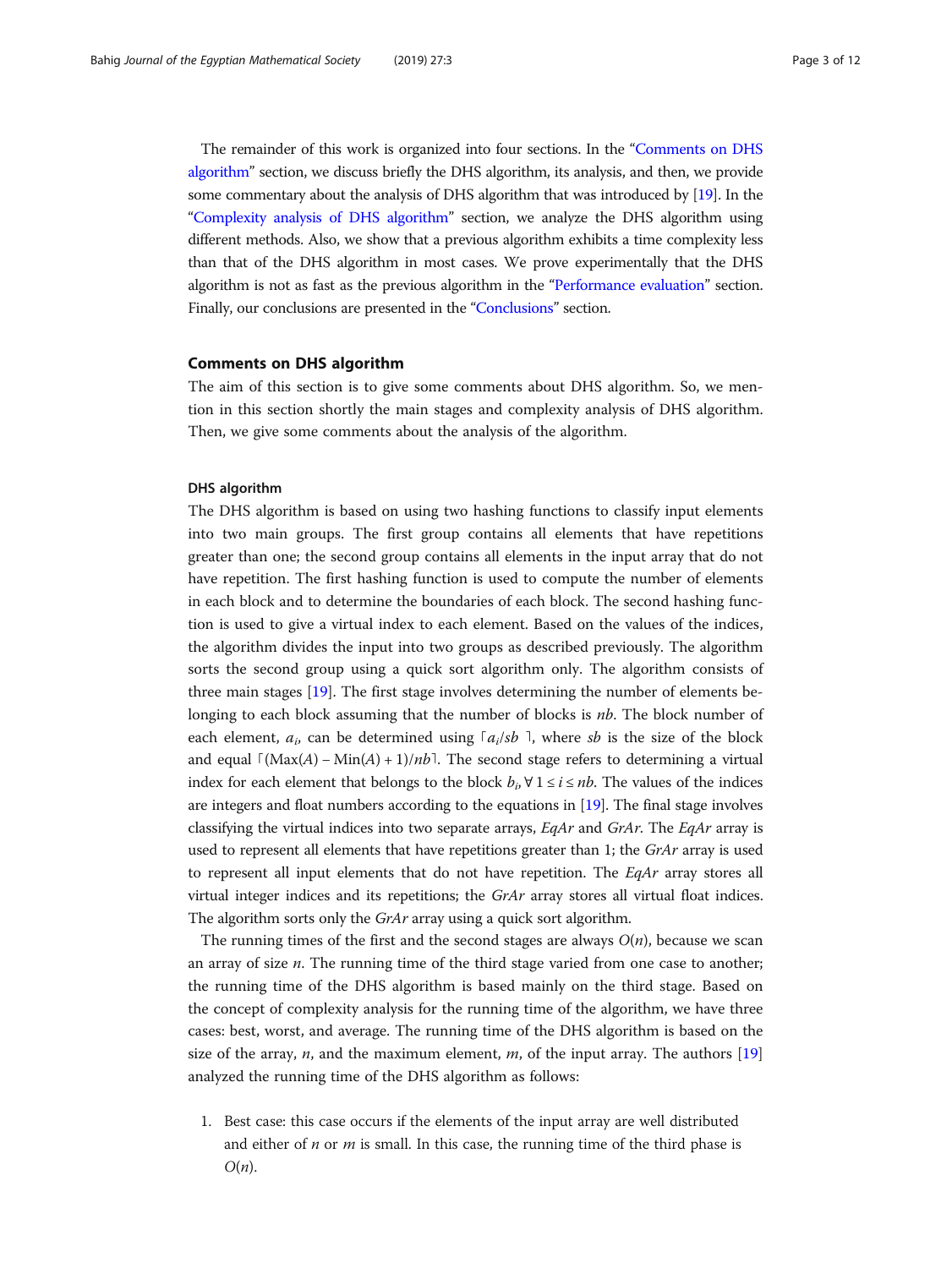- <span id="page-3-0"></span>2. Worst case: this case occurs if the value of  $n$  is large and  $m$  is small. Therefore, the number of elements that belong to the array  $GrAr$  is large. So, the running time of DHS algorithm is  $O(n + x \log m)$ , where  $x \ll n$ .
- 3. Average case: the authors in [[19](#page-11-0)] do not specify the value of  $n$  and  $m$  in this case. The running time of the DHS algorithm is  $O(n + x \log m)$ , where  $x \ll n$ .

#### Comments on DHS algorithm

In this part, we provide two main comments about the DHS algorithm. The first category of comments is related to the theoretical analysis of the DHS algorithm; the second category of comments is related to the data generated in the practical study.

For the first category, we found that the running times for the DHS algorithm have the following three notes.

The first note is that the running time calculated for the best case is correct when  $m$ is small; the running time calculation is not correct when  $n$  is small. When  $n$  is small and  $m$  is large, the number of repetitions in the input array is very small in general. Therefore, most of the elements belong to the GrAr array. This situation implies that the DHS algorithm uses the quick sort algorithm on the  $GrAr$  array. Therefore, the running time of the third phase is  $O(n \log n)$ , not  $O(n)$ .

*Example 1* Let  $n = 10$ ,  $m = n^2 = 100$ , and the elements of A is well distributed as follows:

| 1 2 3 4 5 6 7 8 9 10 |                                                |  |  |  |  |  |  |
|----------------------|------------------------------------------------|--|--|--|--|--|--|
|                      | 77   18   35   63   4   21   29   89   46   35 |  |  |  |  |  |  |

It is clear that the value of  $n$  is small compared with  $m$ . Therefore, in general, the number of elements that belong to the EqAr array is very small compared with the GrAr array that contains most of the input elements.

The second note is that the calculated running time for the worst case is not correct if the value of  $n$  is large and  $m$  is small. This situation implies that the number of repetitions in the input array is large because the  $n$  elements of the input array belong to a small range. Therefore, the maximum number of elements belonging to the *GrAr* array is less than m, say  $\alpha$ . On the other hand, the array EqAr contains  $n - \alpha$  elements. Therefore, the statement "the number of elements belong to the GrAr array is large" [\[19](#page-11-0)] is not accurate. It should be small since  $m$  is small. Therefore, the calculated running time for the worst case of the DHS algorithm,  $O(n + x \log m)$ , is not accurate in the general case.

*Example 2* Let  $m = 4$ ,  $n = m^2 = 16$  and A is given as follows

| 1 2 3 4 5 6 7 8 9 10 11 12 13 14 15 16 |  |  |  |  |  |  |  |  |
|----------------------------------------|--|--|--|--|--|--|--|--|
|                                        |  |  |  |  |  |  |  |  |

It is clear that the number of non-repeated elements is 3 and the  $GrAr$  array contains only 3 different elements, 2, 3, and 4; the EqAr array contains 13 elements from 16.

The third note is that no determination when the average case occurs, which is why the running time is  $O(n + x \log m)$ .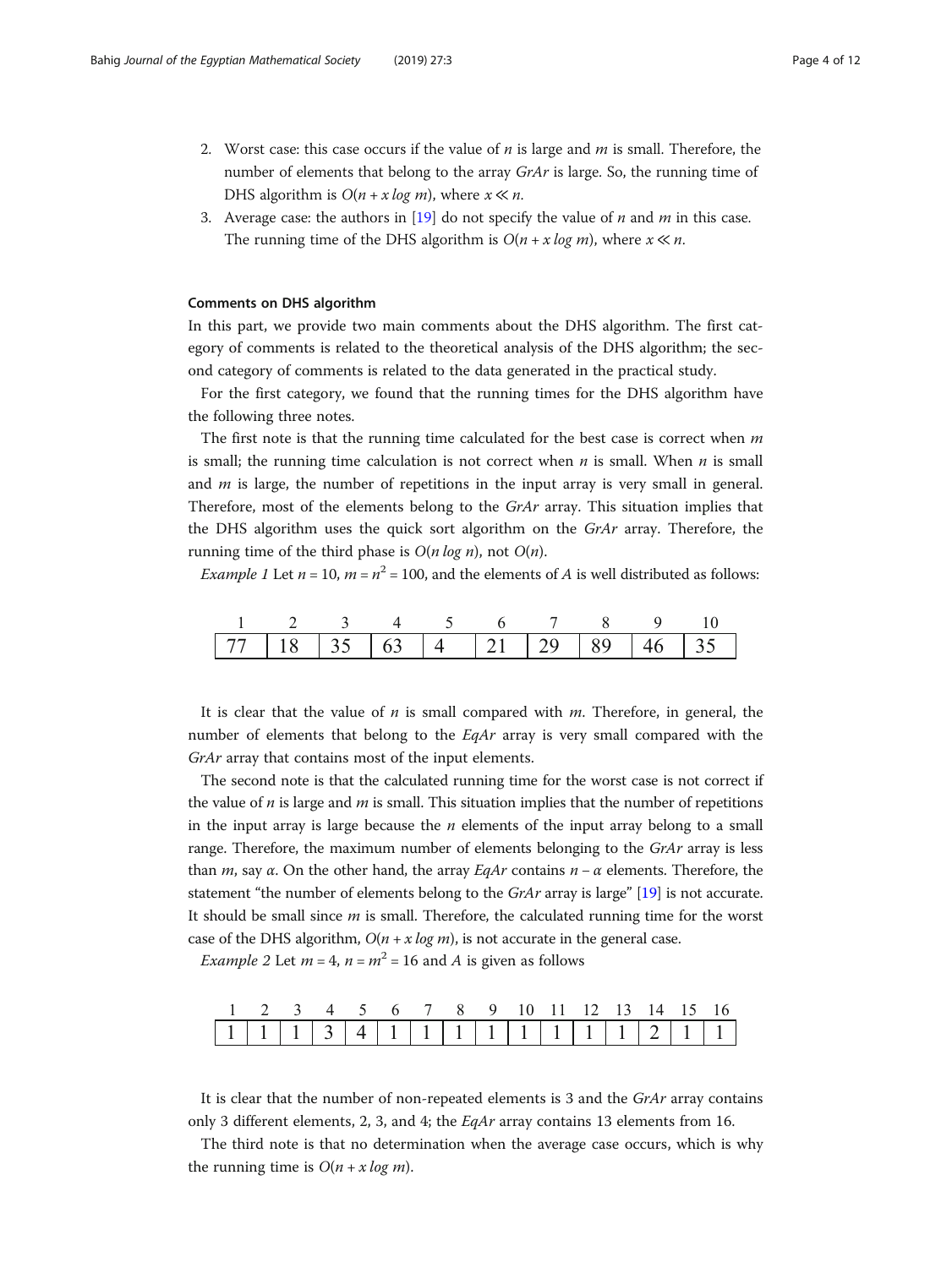<span id="page-4-0"></span>For the second category, the data results in [[19\]](#page-11-0) for the three cases reveal how that the percentages of elements in the  $EqAr$  array, repeated elements, is at least 65%, which is too much and do not represents the general or average cases. This situation means that the input data used to measure the performance of DHS algorithm do not represent various types of input. For example, in the average case,  $n = 100,000$  and the range of elements equals 100,000, the number of elements in the EqAr array is 70,030 [\[19](#page-11-0)].

# Complexity analysis of DHS algorithm

In this section, we study the complexity of the DHS algorithm using another method of analysis. The DHS algorithm is based on dividing the elements of an input array into many slots; each slot contains elements in a specific range. Therefore, we mainly analyze the DHS algorithm based on the relation between the size of the array,  $n$ , and the domain of the elements in the array,  $m$ . There are three cases for the relation between *n* and *m*.

Case 1:  $O(m) < O(n)$ . In this case, the range of values for the elements of the input array is small compared with the number of elements in A. This case can be formed as  $A = (a_1, a_2, ..., a_n)$ , where  $a_i < m$  and  $m < n$ . We use big Oh notation to illustrate that the difference between *n* and *m* is significant. For example, let  $m = \sqrt{n}$  and  $m = log n$ and if  $n = 10,000$ , then  $m = 100$  and 4, respectively.

Case 2:  $O(m) = O(n)$ . In this case, the range of the values for the elements of the input array is equal to the number of elements. This case can be formed as  $A = (a_1, a_2, \ldots, a_n)$  $a_n$ ), where  $a_i \le m$ ,  $n \approx m$ , and  $m = \alpha n \pm \beta$  such that  $\alpha$  and  $\beta$  are constant. For example, let  $m = 2n$  and  $m = n + 25$ ; if  $n = 1000$ , then  $m = 2000$  and 1025, respectively.

Case 3:  $O(n) < O(m)$ . In this case, the range of the values for the elements of the input array is greater than the number of elements. This case can be formed as  $A = (a_1, a_2, a_3)$ ...,  $a_n$ ), where  $a_i < m$ ,  $m > n$ . For example, let  $m = n^k$ , where  $k > 1$ . If  $n = 100$  and  $k = 3$ , then  $m = 1,000,000$ .

Now, we study the complexity of the DHS algorithm in terms of three cases.

Case 1:  $O(m) < O(n)$ . The value of *m* is small compared with the input size *n*; the array contains many repeated elements. In this case, the maximum number of slots is  $m$ , and there is no need to map the elements of the input array to  $n$  slots such as map-ping sort algorithm [[20\]](#page-11-0), where the index of the element  $a_i$  is calculated using the equation:  $\left(\frac{(a_i - \text{Min}(A)) \times n}{(\text{Max}(A) - \text{Min}(A))}\right)$ .

The solution to this case can be found using an efficient previous sorting algorithm called counting sort  $(CS)$  algorithm [\[6](#page-11-0)]. Therefore, there is no need to use the insertion sort, quick sort, and merge sort algorithms as in [[19](#page-11-0), [20\]](#page-11-0) to sort un-repeated elements. The main idea of the CS algorithm is to calculate the number of elements less than the integer  $i \in [1, m]$ . Then, we use this value to allocate the element  $a_i$  in a correct location in the array  $A$ ,  $\forall$  1 ≤  $j$  ≤  $n$ . The CS algorithm consists of three steps. The first step of the CS algorithm starts with scanning the input array  $A$  and computing the number of repetitions each element occurs within the input array  $A$ . The second step of the CS algorithm is to calculate, for each  $i \in [1, m]$ , the starting location in the output array by updating the array  $C$  using the prefix-sum algorithm. The prefix-sum of the array  $C$  is to compute  $C[i] = \sum_{j=1}^{i} C[j]$ . The final step of the CS algorithm allocates each  $i \in [1, m]$ and its repetition in the output array using the array C.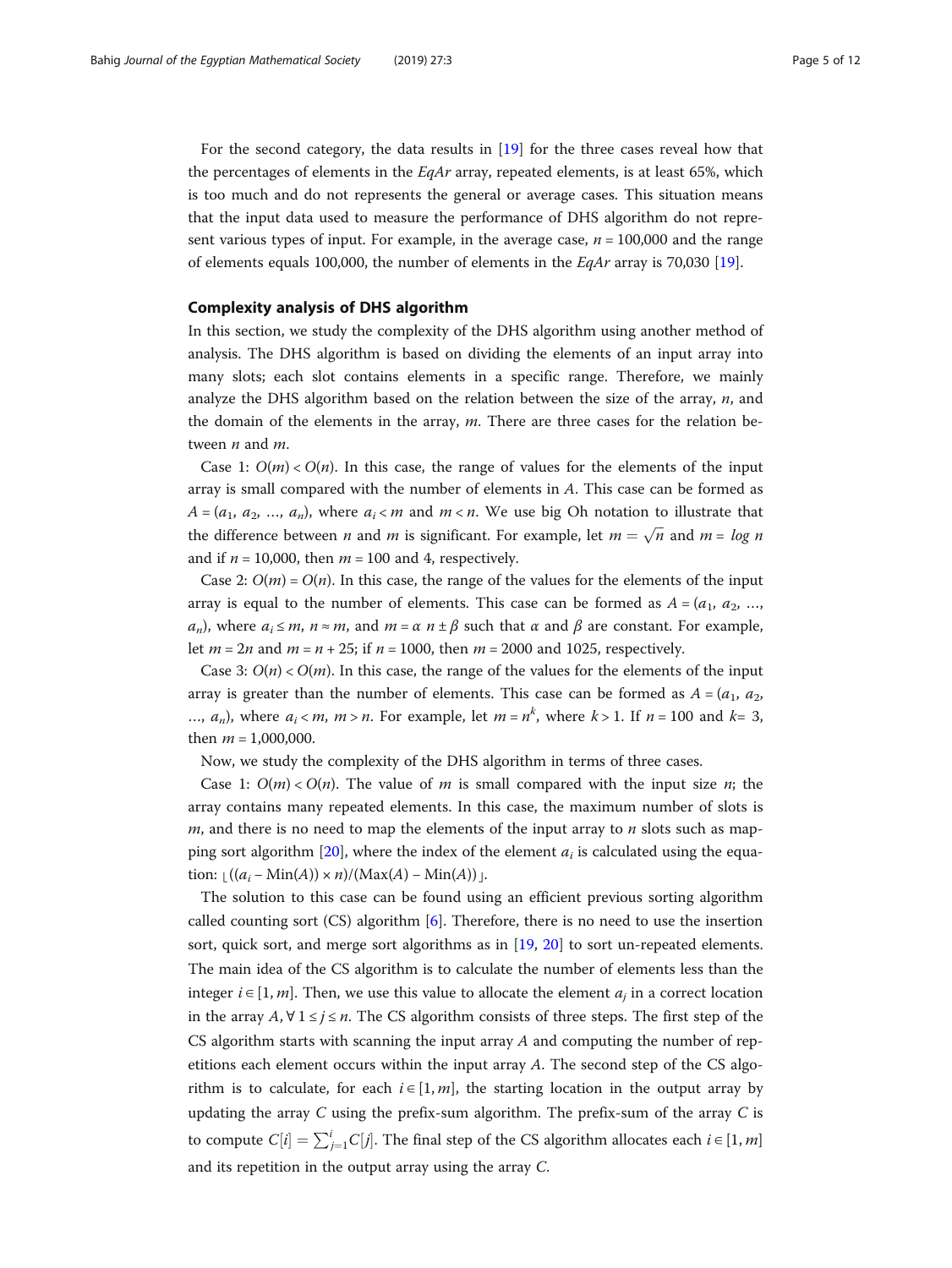Additionally, the running time of the CS algorithm is  $O(n + m) = O(n)$ , because  $O(m)$  $\langle O(n)$ . The running time of the CS algorithm does not depend on the distribution of the elements, uniform and non-uniform, over the range m. Also, the CS algorithm is independent of how many repeated and unrepeated elements are found in the input array.

The following example illustrates how to use the CS algorithm in this case; there is no need to distribute the input into two arrays,  $EqAr$  and  $GrAr$ , as in the DHS Algorithm.

*Example 3* Let  $m = 5$ ,  $n = m^2 = 25$ , and the elements of the input array A as in Fig. 1a. As a first step, we calculate the repetition array C, where  $C[i]$  represents the number of repetitions of the integer  $i \in [1, m]$  in the input array A as in Fig. 1b. It is clear that the number of repetition for the integer "1" is 6; the integer "4" has zero repetition. In the second step, we calculate the prefix-sum of  $C$  as in Fig. 1c, where the prefix-sum for  $C[i]$  is equal to  $\sum_{j=1}^{i} C[j]$ . In the last step, the integer 1 is located from positions 1–6; the integer 2 is located from positions 7–14 and so on. Therefore, the output array is shown as in Fig. 1d.

Remark Sometimes the value of m cannot fit in memory because the storage of the machine is limited. Then, we can divide the input array into  $k \, \langle \langle m \rangle$  buckets, where the bucket number *i* contains the elements in the range  $[(i-1)m/k+1, i m/k], 1 \le i \le k$ . For a uniform distribution, each bucket contains  $n/k$  elements approximately. Therefore, the running time to sort each bucket is  $O(n/k + k)$ . Hence, the overall running time is  $O(k(n/k + k)) = O(n + k^2) = O(n)$ . For non-uniform distributions, the number of elements in each bucket *i* is  $n_i$  such that  $\sum_{i=1}^{k} n_i = n$ . Therefore, the overall running time is  $O(n)$  $+ k$ ) =  $O(n)$ .

Case 2:  $O(m) = O(n)$ . The value of m is approximately equal to the input size n. If the elements of the array are distributed uniformly, then the number of repetitions for the elements of the array is constant. In this case, we have two comments about the DHS algorithm. The first comment is that there is no need to construct two different arrays,  $GrAr$  and  $EqAr$ . The second comment is that there is no need to use the quick sort algorithm in the sorting because we can sort the array using the CS algorithm.

If the distribution of the elements for the input array is non-uniform, then the number of repetitions for the elements of the array is varied. Let the total number of

|                                                                                                                                              | 2                            | 3 | 4 | 5  | 6 | 7               | 8 | 9 | 10 |    | 12             | 13             | 14             | 15                | 16 |    | 18 | 19 | 20 | 21 | 22 | 23 | 24 | 25 |
|----------------------------------------------------------------------------------------------------------------------------------------------|------------------------------|---|---|----|---|-----------------|---|---|----|----|----------------|----------------|----------------|-------------------|----|----|----|----|----|----|----|----|----|----|
| 2                                                                                                                                            | 3                            | 3 | 3 | 5  |   |                 |   |   | 5  | 2  | 3              | 5              | 2              | 2                 | 5  |    | 2  | 3  | 2  | 5  | 2  | 3  | 2  |    |
|                                                                                                                                              | (a)<br>Input array A.        |   |   |    |   |                 |   |   |    |    |                |                |                |                   |    |    |    |    |    |    |    |    |    |    |
|                                                                                                                                              |                              |   |   |    |   |                 |   |   |    |    | $\overline{c}$ | 3              | $\overline{4}$ | 5                 |    |    |    |    |    |    |    |    |    |    |
|                                                                                                                                              |                              |   |   |    |   |                 |   |   |    | 6  | 8              | 6              | $\Omega$       | 5                 |    |    |    |    |    |    |    |    |    |    |
|                                                                                                                                              |                              |   |   |    |   |                 |   |   |    |    | (b)            |                |                | Count array $C$ . |    |    |    |    |    |    |    |    |    |    |
|                                                                                                                                              |                              |   |   |    |   |                 |   |   |    |    |                |                |                |                   |    |    |    |    |    |    |    |    |    |    |
|                                                                                                                                              |                              |   |   |    |   |                 |   |   |    |    | $\overline{2}$ | 3              | $\overline{4}$ | 5                 |    |    |    |    |    |    |    |    |    |    |
|                                                                                                                                              | 20<br>20<br>25<br>14<br>6    |   |   |    |   |                 |   |   |    |    |                |                |                |                   |    |    |    |    |    |    |    |    |    |    |
|                                                                                                                                              | $(c)$ Prefix-sum for C.      |   |   |    |   |                 |   |   |    |    |                |                |                |                   |    |    |    |    |    |    |    |    |    |    |
|                                                                                                                                              |                              |   |   |    |   |                 |   |   |    |    |                |                |                |                   |    |    |    |    |    |    |    |    |    |    |
| $\mathbf{1}$                                                                                                                                 | $\mathcal{D}$                | 3 | 4 | -5 | 6 | $7\phantom{.0}$ | 8 | 9 | 10 | 11 | 12             | 13             | 14             | 15                | 16 | 17 | 18 | 19 | 20 | 21 | 22 | 23 | 24 | 25 |
|                                                                                                                                              |                              |   |   |    |   | 2               | 2 | 2 | 2  | 2  | $\mathfrak{D}$ | $\mathfrak{D}$ | $\mathfrak{D}$ | 3                 | 3  | 3  | 3  | 3  | 3  | 5  | 5  | 5  | 5  | 5  |
|                                                                                                                                              | (d) Sorted array A.          |   |   |    |   |                 |   |   |    |    |                |                |                |                   |    |    |    |    |    |    |    |    |    |    |
| <b>Fig. 1</b> Tracing of the CS algorithm in case of $O(m) < O(n)$ . <b>a</b> Input array A. <b>b</b> Count array C. <b>c</b> Prefix-sum for |                              |   |   |    |   |                 |   |   |    |    |                |                |                |                   |    |    |    |    |    |    |    |    |    |    |
|                                                                                                                                              | $C.$ <b>d</b> Sorted array A |   |   |    |   |                 |   |   |    |    |                |                |                |                   |    |    |    |    |    |    |    |    |    |    |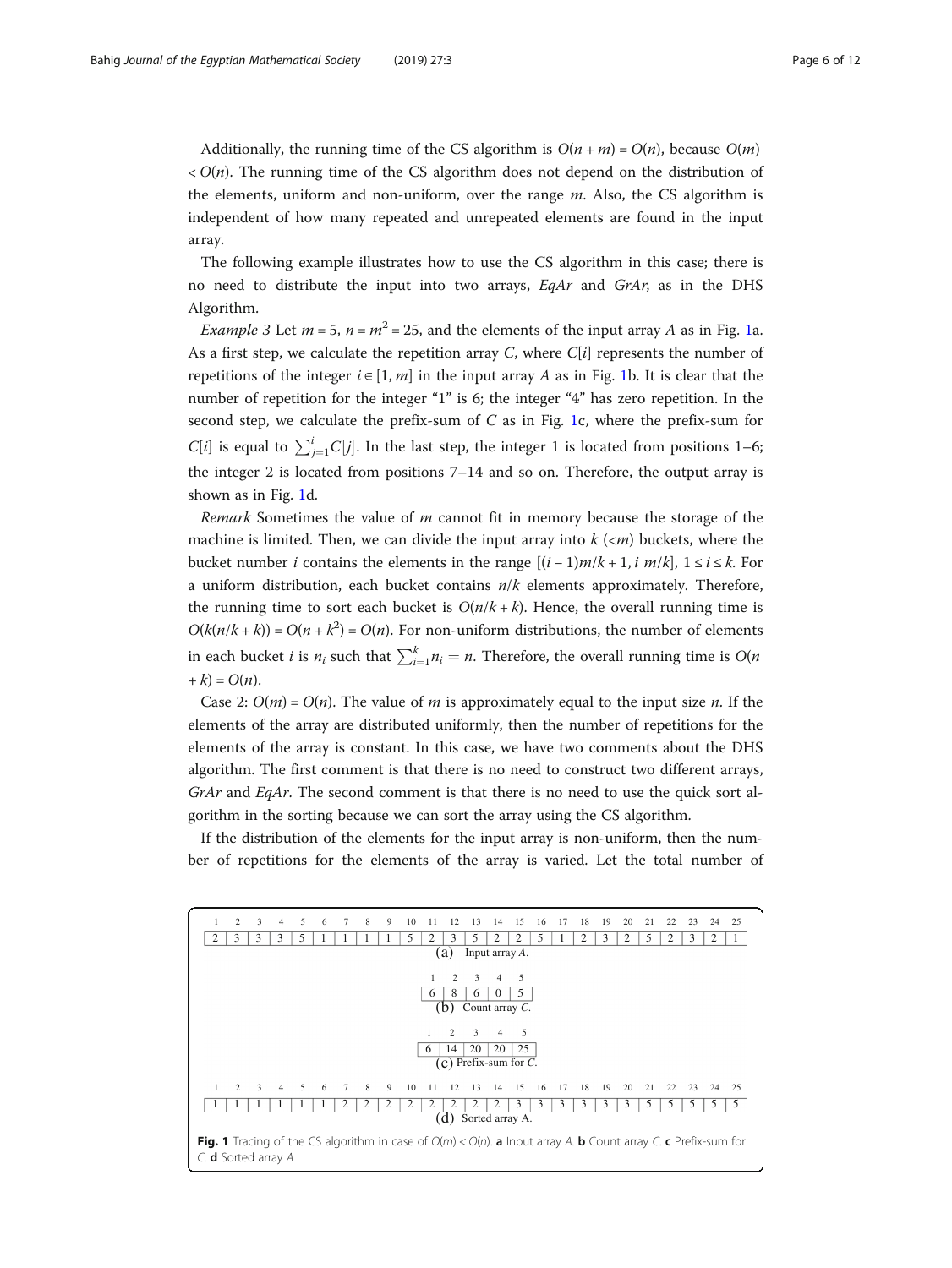repetitions for all the elements of the input array be  $\phi(n)$ . Therefore, the array EqAr contains  $\phi(n)$  elements; the array GrAr contains  $n - \phi(n)$  elements. The running time for executing the DHS algorithm is  $O(n + (n - \phi(n)) \log(n - \phi(n)))$ , where the first term represents the running time for the first two stages and the second term represents applying the quick sort algorithm on the GrAr array. In the average case, we have  $n/2$  repeated elements, so the running time of the DHS algorithm is  $O((n/2) \log(n/2)) = O(n)$  $log n$ ). In this case, the CS algorithm is better than the DHS algorithm. On the other side, if  $\phi(n) \approx n$ , then the running time of the DHS algorithm is  $O(n)$ .

*Example 4* Let  $m = 30$ ,  $n = 25$ . Fig. 2 shows how the CS algorithm can be used instead of the DHS algorithm in the case of a uniform distribution.

Case 3:  $O(n) < O(m)$ . The value of m is large compared with the input size n, so the elements of the input array are distinct or the number of repetitions in the input array is constant in general. The DHS and CS algorithms are not suitable for this case. Reasons for not considering these strategies include the following:

- 1. All of these algorithms require a large amount of storage to map the elements according to the number of slots. For example, if  $m = n^2$  and  $n = 10^6$  (this value is small for many applications), then  $m = 10^{12}$  which is large.
- 2. If the machine being used contains a large amount of memory, then the running times of the DHS algorithm are  $O(n \log n)$ . But the main drawbacks of the DHS algorithm are (1) the output of the second hashing function is not unique; (2) the equations used to differentiate between repeated elements and non-repeated elements are not accurate which means that there is an element with certain repetitions and another element without repetition have the same visual indices generated by the suggested equations. Therefore, merge sort and quick sort are better than the DHS algorithm.
- 3. In the case of CS, the algorithm will scan an auxiliary array of size  $m$  to allocate the elements at the correct position in the output. Therefore, the running time is  $O(m)$ , where  $O(m) > O(n)$ . If  $m = n^2$ , then the running time is  $O(n^2)$  which is greater than merge sort algorithm,  $O(n \log n)$ .

| 1                                                                                                                                                                          |               | $\overline{2}$ | $\mathbf{3}$   | 4              |   | 6 |    | 8        | 9        |                 | 10 | 11  |                | 13                                                   | 14       | 15       | 16 |    | 18 | 19       |    | 20       | 21 |                | 23       | 24                     |    | 25             |
|----------------------------------------------------------------------------------------------------------------------------------------------------------------------------|---------------|----------------|----------------|----------------|---|---|----|----------|----------|-----------------|----|-----|----------------|------------------------------------------------------|----------|----------|----|----|----|----------|----|----------|----|----------------|----------|------------------------|----|----------------|
| 26                                                                                                                                                                         |               | $\overline{4}$ | 6              | 18             | 1 | 8 | 13 | 20       | 11       |                 | 12 | 26  | $\overline{4}$ | 30                                                   | 21       | 25       | 23 | 7  | 5  | 29       |    | 19       | 15 | $\overline{2}$ | 11       | 17                     |    | $\overline{4}$ |
| Input array A.<br>(a)                                                                                                                                                      |               |                |                |                |   |   |    |          |          |                 |    |     |                |                                                      |          |          |    |    |    |          |    |          |    |                |          |                        |    |                |
| $\mathbf{1}$                                                                                                                                                               | 2             | $\mathbf{3}$   |                | 5              |   |   | 8  | 9        | 10       | -11             | 12 | -13 | 14 15          |                                                      | 16       | 17 18 19 |    | 20 | 21 | 22       | 23 | 24       | 25 | 26             | 27       | 28                     | 29 | 30             |
|                                                                                                                                                                            | 1             | $\Omega$       | 3              | 1              |   | 1 |    | $\Omega$ | $\Omega$ | $\overline{2}$  |    |     | $\Omega$       |                                                      | $\Omega$ |          |    |    |    | $\Omega$ |    | $\Omega$ | 1  | 2              | $\theta$ | $\theta$               |    |                |
| Count array $C$ .<br>(b)                                                                                                                                                   |               |                |                |                |   |   |    |          |          |                 |    |     |                |                                                      |          |          |    |    |    |          |    |          |    |                |          |                        |    |                |
| 1                                                                                                                                                                          | $\mathcal{L}$ | $\mathbf{3}$   |                | 5              | 6 | 7 | 8  | 9        | 10       | 11              | 12 | -13 |                | 14 15                                                | -16      | 17 18 19 |    | 20 | 21 | 22       | 23 | 24       | 25 | 26             | 27       | 28                     | 29 | -30            |
| 1                                                                                                                                                                          | 2             | $\overline{2}$ | 5              | 6              |   | 8 | 9  | 9        | 9        | 11 <sup>1</sup> | 12 |     | 13 13          | 14   14   15   16   17   18   19   19   20   20   21 |          |          |    |    |    |          |    |          |    |                |          | 23   23   23   24   25 |    |                |
|                                                                                                                                                                            |               |                |                |                |   |   |    |          |          |                 |    |     |                | $(c)$ Prefix-sum for C.                              |          |          |    |    |    |          |    |          |    |                |          |                        |    |                |
|                                                                                                                                                                            | $\mathcal{D}$ | 3              |                | 5              |   |   | 8  | 9        | 10       | 11              |    | 12  | 13             | 14                                                   | 15       | 16       | 17 | 18 |    | 19       | 20 | 21       |    | 22             | 23       | 24                     |    | 25             |
| -1                                                                                                                                                                         | 2             | 4              | $\overline{4}$ | $\overline{4}$ | 5 | 6 | 7  | 8        | 11       | 11              |    | 12  | 13             | 15                                                   | 17       | 18       | 19 | 20 |    | 21       | 23 | 25       |    | 26             | 26       | 29                     |    | 30             |
| (d)<br>Sorted array A.                                                                                                                                                     |               |                |                |                |   |   |    |          |          |                 |    |     |                |                                                      |          |          |    |    |    |          |    |          |    |                |          |                        |    |                |
| <b>Fig. 2</b> Tracing of the CS algorithm in case of $O(m) = O(n)$ . <b>a</b> Input array A. <b>b</b> Count array C. <b>c</b> Prefix-sum for<br>C. <b>d</b> Sorted array A |               |                |                |                |   |   |    |          |          |                 |    |     |                |                                                      |          |          |    |    |    |          |    |          |    |                |          |                        |    |                |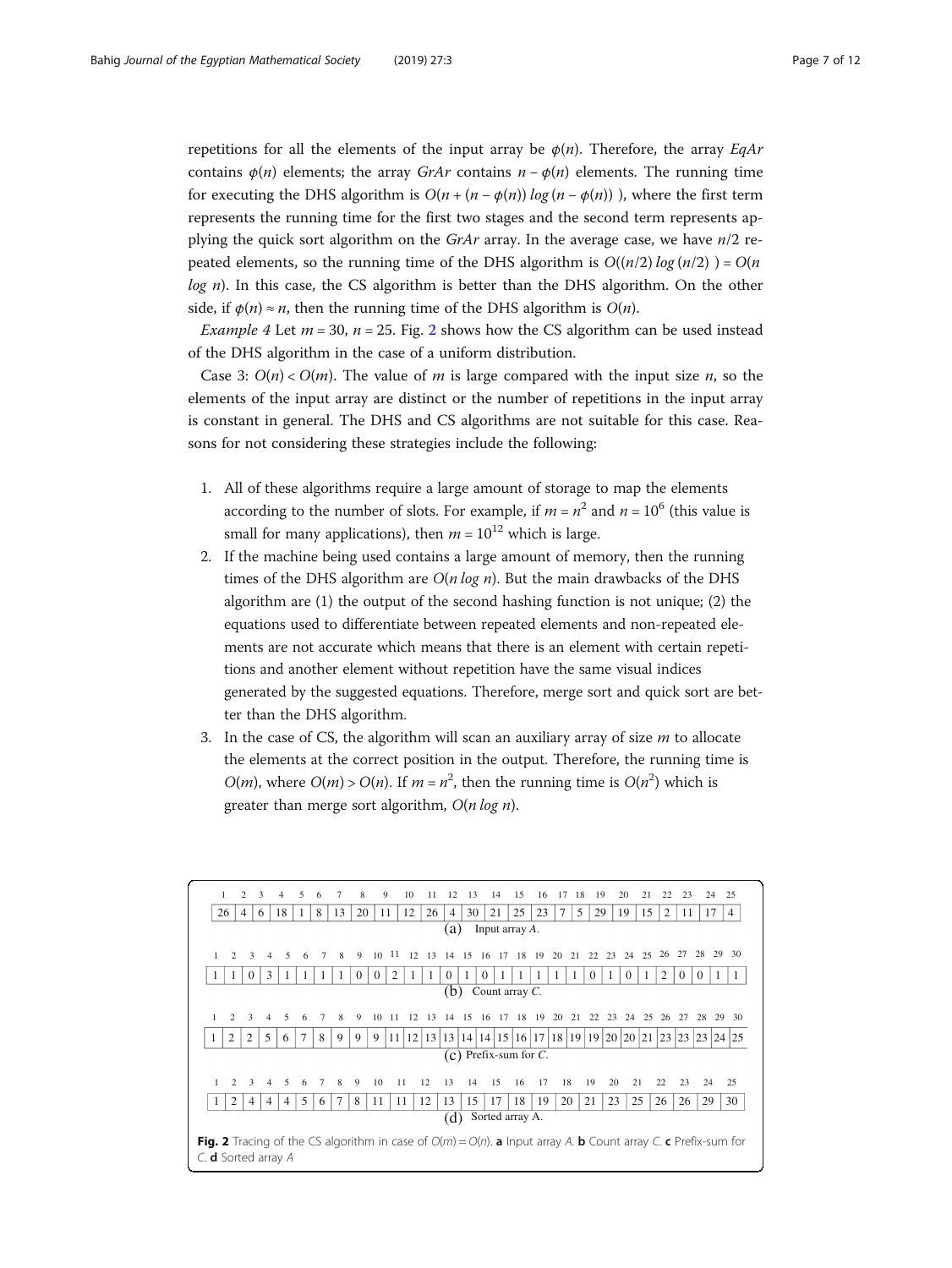<span id="page-7-0"></span>From the analysis of the DHS algorithm for the three cases based on the relation between  $m$  and  $n$ , there is a previous sorting algorithm that is associated with less time complexity than the DHS algorithm.

#### Performance evaluation

In this section, we studied the performance of the DHS and CS algorithms from a practical point of view based on the relation between m and n for the two cases,  $O(m)$  <  $O(n)$  and  $O(m) = O(n)$ . Note that both algorithms are not suitable in the case of  $O(n)$  $O(m)$ .

# Platforms and benchmarks setting

The algorithms were implemented using C language and executed on a computer consisting of a processor with a speed of 2.4 GHz and a memory of 16 GB. The computer ran the Windows operating system.

The comparison between the algorithms is based on a set of varied benchmarks to assess the behavior of the algorithms for different cases. We build six functions as follows.

- 1. Uniform distribution [U]: the elements of the input are generated as a uniform random distribution. The elements were generated by calling the subroutine random() in the C library to generate a random number.
- 2. Duplicates [D]: the elements in the input are generated as a uniform random distribution. The method then selects  $log n$  elements from the beginning of the array and assigns them to the last  $log n$  elements of the array.
- 3. Sorted [S]: similar to method [U] such that the elements are sorted in increasing order.
- 4. Reverse sorted [RS]: similar to method [U] such that the elements are sorted in decreasing order.
- 5. Nearly sorted [NS]: similar to [S]; we then select 5% random pairs of element swaps.
- 6. Gaussian [G]: the elements of the input are generated by taking the integer value for the average of four calling for the subroutine random().

In the experiment, we have three parameters affecting the running time for both algorithms. The first two parameters are the size of the array  $n$  and the domain of the input  $m$ ; the third parameter is the data distribution (six benchmarks). Based on the relation between *n* and *m*, say  $O(m) < O(n)$ , we fixed the size of the array *n* and adopted different values of *m*,  $m_i$ , such that  $m_i \in O(m) < O(n)$ . For example, let  $n = 10^8$ , and the values of *m* are  $m_1 = 10^6$ ,  $m_2 = 10^5$ ,  $m_3 = 10^4$ ,  $m_4 = 10^3$ , and  $m_5 = 10^2$ . For each fixed value of *n* and  $m_i$ , we generated six different input data values based on the six benchmarks (U, D, S, RS, NS, G). For each benchmark, the running time for an algorithm was the average time of 50 instances, and the time was measured in milliseconds. Therefore, the running time for the algorithm,  $Alg$ , using the parameters  $n$ ,  $m$  and a certain type of data distribution, is given by the following equation.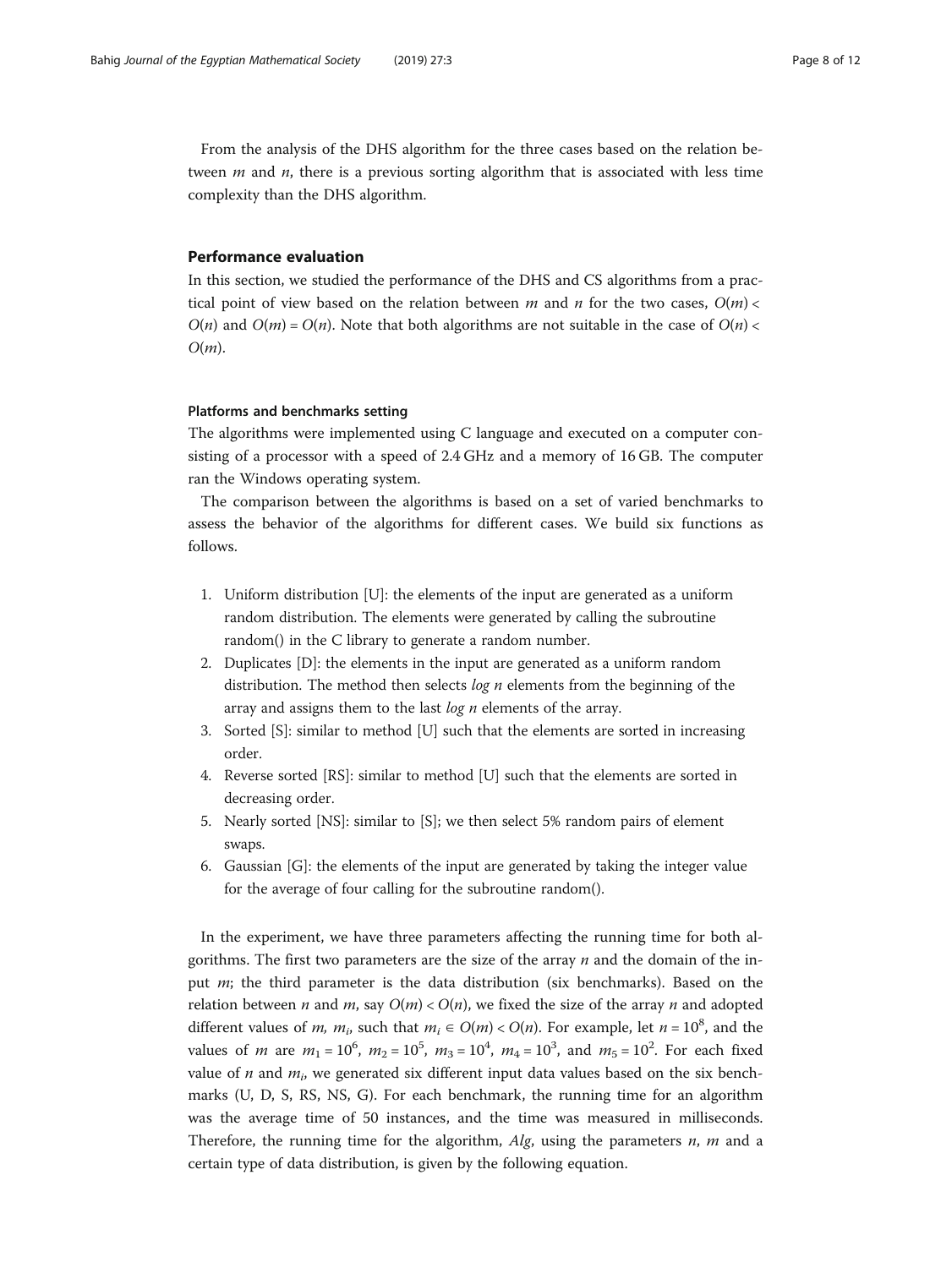<span id="page-8-0"></span>
$$
\frac{1}{n_m}\sum_{i=1}^{n_m}\left(\frac{1}{50}\sum_{j=1}^{50}t_i(n,m_i,dd,Alg)\right)
$$

where

- $m_i$  is one of the values for m such that  $m_i$  satisfies either  $O(m) < O(n)$  or  $O(m) =$ *O(n)*. In the experiment, if  $n = 10^x$ , then  $10^2 \le m_i \le 10^{x-2}$ .
- $n_m$  is the number of different values for  $m_i$ . In the experiment, if  $n = 10^x$ , then  $n_m =$  $x-3$ , because  $10^2 \le m_i \le 10^{x-2}$ .
- $\bullet$  dd is the type of data distribution used in the experiment, and the value of dd is one of six benchmarks (U, D, S, RS, NS, G).
- Alg is either the CS or DHS algorithm.
- $t_i$  is the running time for the Alg algorithm using the parameters n,  $m_i$ , and the data distribution dd.

In our experiments for both cases, we choose the value of *n* equal to  $10^8$ ,  $10^7$ ,  $10^6$ , and  $10^5$ , because the running times for both algorithms are very small when  $n$  is less than  $10^5$ .

# Experimental results

The results of implementing the methodology to measure the running time of the CS and DHS algorithms considering all parameters that affect the execution times are shown in Figs. 3 and [4](#page-9-0). Each figure consists of four subfigures (a), (b), (c), and (d) for  $n$  $= 10^5$ ,  $10^6$ ,  $10^7$ , and  $10^8$ , respectively. Also, each subfigure consists of six pairs of bars. Each pair of bar represents the running times for the CS and DHS algorithms using a

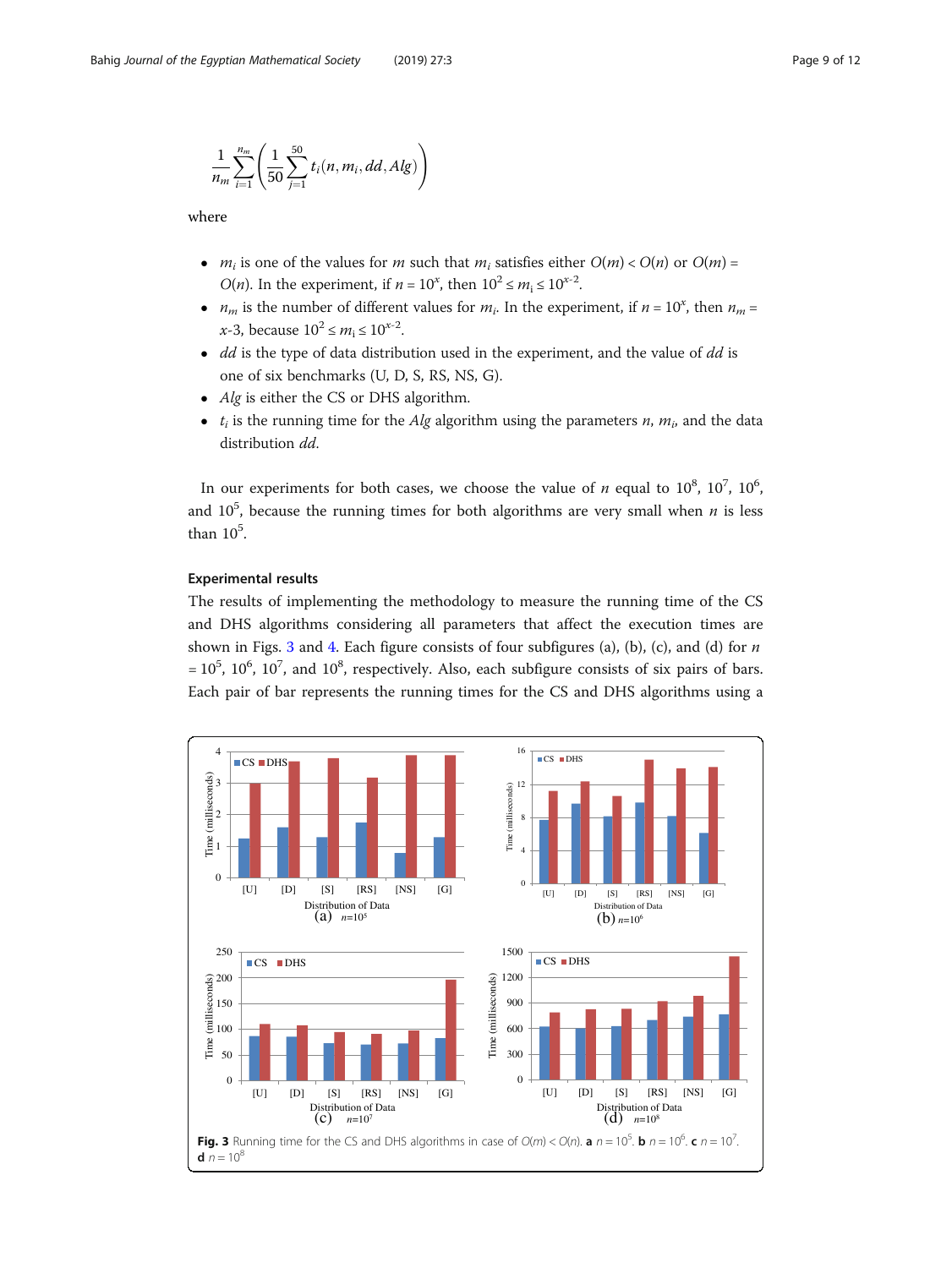<span id="page-9-0"></span>

certain type of data distribution. Fig. [3](#page-8-0) illustrates the running times for the CS and DHS algorithm in the case of  $O(m) < O(n)$  and shows that the running time for the CS algorithm is faster than for the DHS algorithm for all values of  $n$  and benchmarks. The difference in running time between the algorithms varies from one type of data distribution to another. For example, the running time for the CS algorithm using the six benchmarks are 7.7, 9.7, 8.2, 9.8, 8.2, and 6.1 milliseconds; while the running times for the DHS algorithm using the same benchmarks are 11.2, 12.4, 10.6, 15, 13.9, and 14.1 milliseconds in the case of  $n = 10^6$ . In general, the maximum difference between the two algorithms occurs in the case of a Gaussian distribution

Similarly, Fig. 4 illustrates the running times for the CS and DHS algorithm in the case of  $O(m) = O(n)$  and shows that the running time for the CS algorithm is faster than for the DHS algorithm for all values of  $n$  and benchmarks.

Table 1 lists data pertaining to the performance improvements of the CS algorithm in two points of view (i) range of improvements, and (ii) mean of improvements. In the case of a range of improvements, we fix the size of the array  $n$  and calculate the percentage of improvement for each benchmark. Then, we record the range of improvements from the minimum to maximum values as in the second and fourth columns in Table 1 for

| n               | O(m) < O(n)           |                      | $O(m) = O(n)$         |                      |  |  |  |  |  |  |
|-----------------|-----------------------|----------------------|-----------------------|----------------------|--|--|--|--|--|--|
|                 | Range of improvements | Average improvements | Range of improvements | Average improvements |  |  |  |  |  |  |
| $10^{5}$        | 45-80%                | 62.5%                | 88.7-96.8%            | 91.9%                |  |  |  |  |  |  |
| 10 <sup>6</sup> | 21.5-56.5%            | 34.7%                | 58.5-60.7%            | 59.9%                |  |  |  |  |  |  |
| 10'             | $20 - 57%$            | 28.3%                | 20-53.8%              | 35.4%                |  |  |  |  |  |  |
| $10^8$          | $21 - 47%$            | 28.1%                | 24.8-43.5%            | 33.6%                |  |  |  |  |  |  |

Table 1 Range of improvements for the CS and DHS algorithms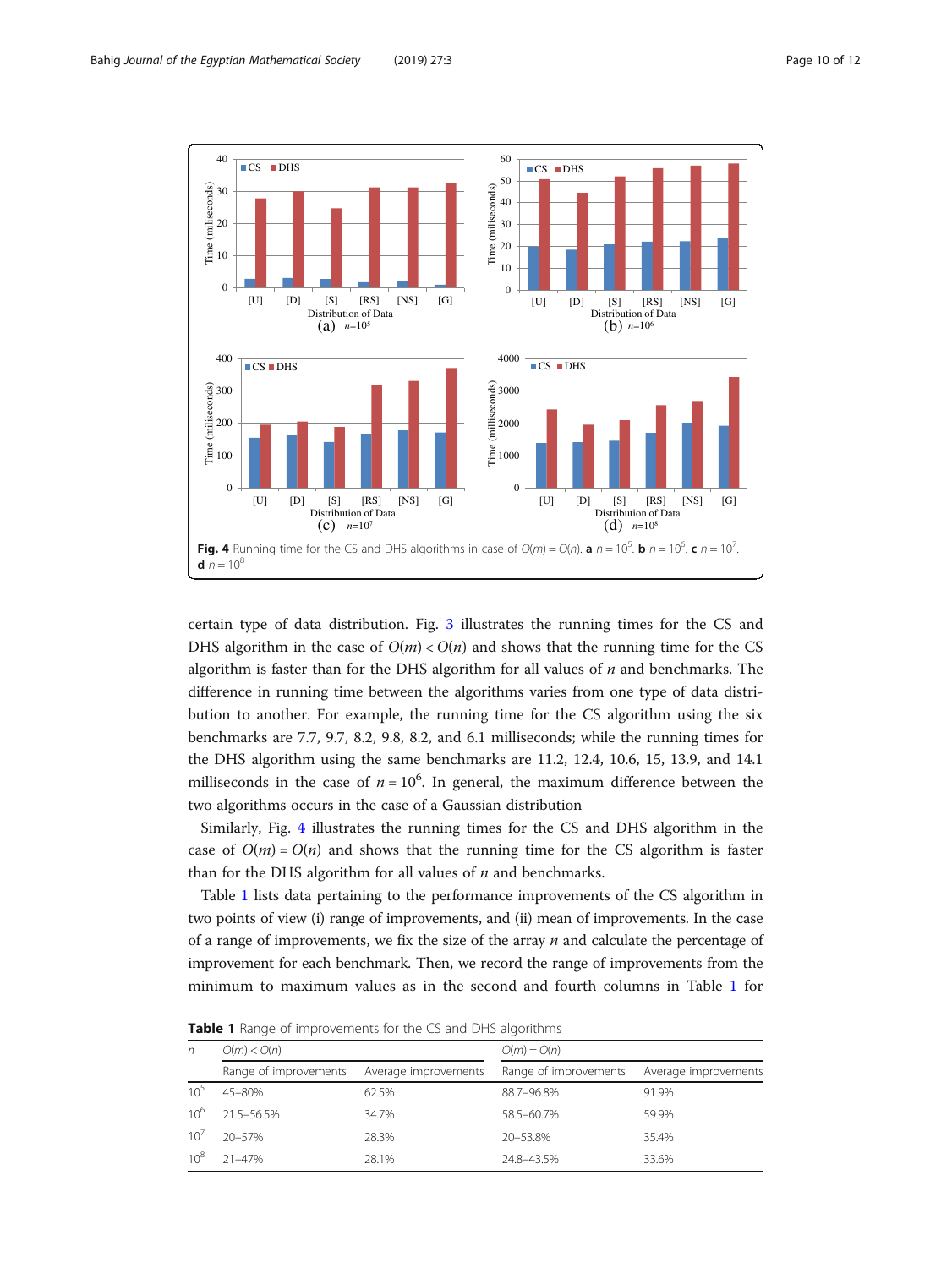<span id="page-10-0"></span> $O(m) < O(n)$  and  $O(m) = O(n)$ , respectively. In the case of the mean of improvements, we take the mean value for the percentage of improvements for all data distributions, as in the third and fifth columns. The results of applying these measurements are as follows.

- 1. In the case of  $O(m) < O(n)$ , the CS algorithm performed 45–80%, 21.5–56.5%, 20– 57%, and 21–47% faster than the DHS algorithm for  $n = 10^5$ ,  $10^6$ ,  $10^7$ , and  $10^8$ , respectively. For example  $n = 10^8$ , the percentage of improvements for CS algorithm for data distribution: [U], [D], [S], [RS], [NS], and [G], are 21%, 27.2%, 24.4%, 23.9%, 24.9%, and 47%, respectively. Therefore, the range of improvements for the CS algorithm is 21–47% when  $n = 10<sup>8</sup>$ . Additionally, based on the percentage of improvement calculated for each data distribution and a fixed value of n, we can calculate the mean of improvements which are equal to 62.5%, 34.7%, 28.3%, and 28.1% for  $n = 10^5$ ,  $10^6$ ,  $10^7$ , and  $10^8$ , respectively. For example,  $n = 10^8$ , the mean of improvements is 28%.
- 2. In the case of  $O(m) = O(n)$ , the CS algorithm performed 88.7–96.8%, 58.5–60.7%, 20–53.8%, and 24.8–43.5% faster than the DHS algorithm for  $n = 10^5$ ,  $10^6$ ,  $10^7$ , and  $10^8$ , respectively. For example  $n = 10^7$ , the percentage of improvements for CS algorithm for data distribution: [U], [D], [S], [RS], [NS], and [G], are 20.5%, 20%, 24.4%, 47.4%, 46.3%, and 53.8%, respectively. Therefore, the range of improvements for CS algorithm is 20–53.8% when  $n = 10<sup>7</sup>$ . Similarly, we can compute the mean of improvements which are equal to 91.9%, 59.9%, 35.4%, and 33.6% for  $n = 10^5$ ,  $10^6$ ,  $10^7$ , and  $10^8$ , respectively.

From previous results, the CS algorithm performed 38.4% and 55.2% faster than the DHS algorithm for  $O(m) < O(n)$  and  $O(m) = O(n)$ , respectively. Therefore, the percentage of improvement for the CS algorithm was roughly 46% on the average for all cases studied.

# **Conclusions**

The sorting problem is to rearrange the elements of a given array in increasing order. This problem is important in a variety of computer science applications, and it is used as a subroutine in many computer applications. In this work, we studied the complexity analysis and measured performance of the double hashing sort (DHS) algorithm. The results of this study are (1) the previous complexity analysis of the DHS algorithm was not accurate; (2) we calculated the corrected analysis of this algorithm based on the relation between size of the input array  $n$  and domain of the input elements  $m$ ; (3) there is a previous sorting algorithm called counting sort algorithm that is faster than the DHS algorithm in the case of  $O(m) \le O(n)$  from theoretical and practical points of view; and (4) our experimental studies are based on six benchmarks; the percentage of improvement was roughly 46% on the average for all cases studied.

#### Abbreviations

CS: Counting sort; D: Duplicates; DHS: Double hashing sort; G: Gaussian; NS: Nearly sorted; RS: Reverse sorted; S: Sorted; U: Uniform distribution

Acknowledgements None

Funding None